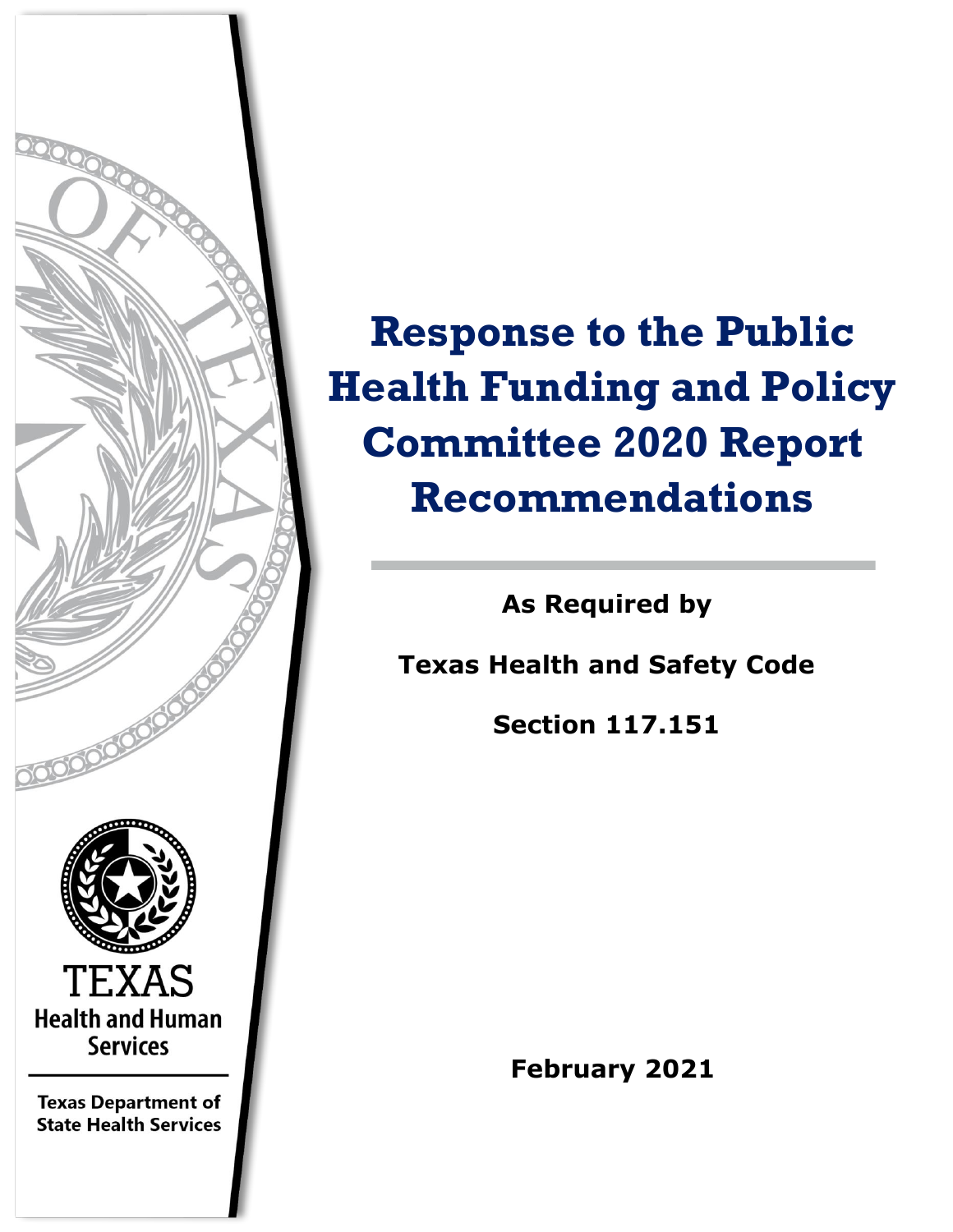### Table of Contents

| 3. Response to Recommendations in the 2020 PHFPC Report 4            |
|----------------------------------------------------------------------|
|                                                                      |
| DSHS Response to Electronic Laboratory Reporting Recommendation A 4  |
| DSHS Response to Electronic Laboratory Reporting Recommendation B 5  |
| DSHS Response to Electronic Laboratory Reporting Recommendation C 6  |
| DSHS Response to Electronic Laboratory Reporting Recommendation D  7 |
| DSHS Response to Electronic Laboratory Reporting Recommendation E 7  |
| DSHS Response to Electronic Laboratory Reporting Recommendation F 8  |
| DSHS Response to Electronic Laboratory Reporting Recommendation G  9 |
|                                                                      |
| DSHS Response to COVID-19 Vaccine Distribution Recommendation A 9    |
|                                                                      |
| DSHS Response to COVID-19 Funding Allocation Recommendation A  10    |
|                                                                      |
|                                                                      |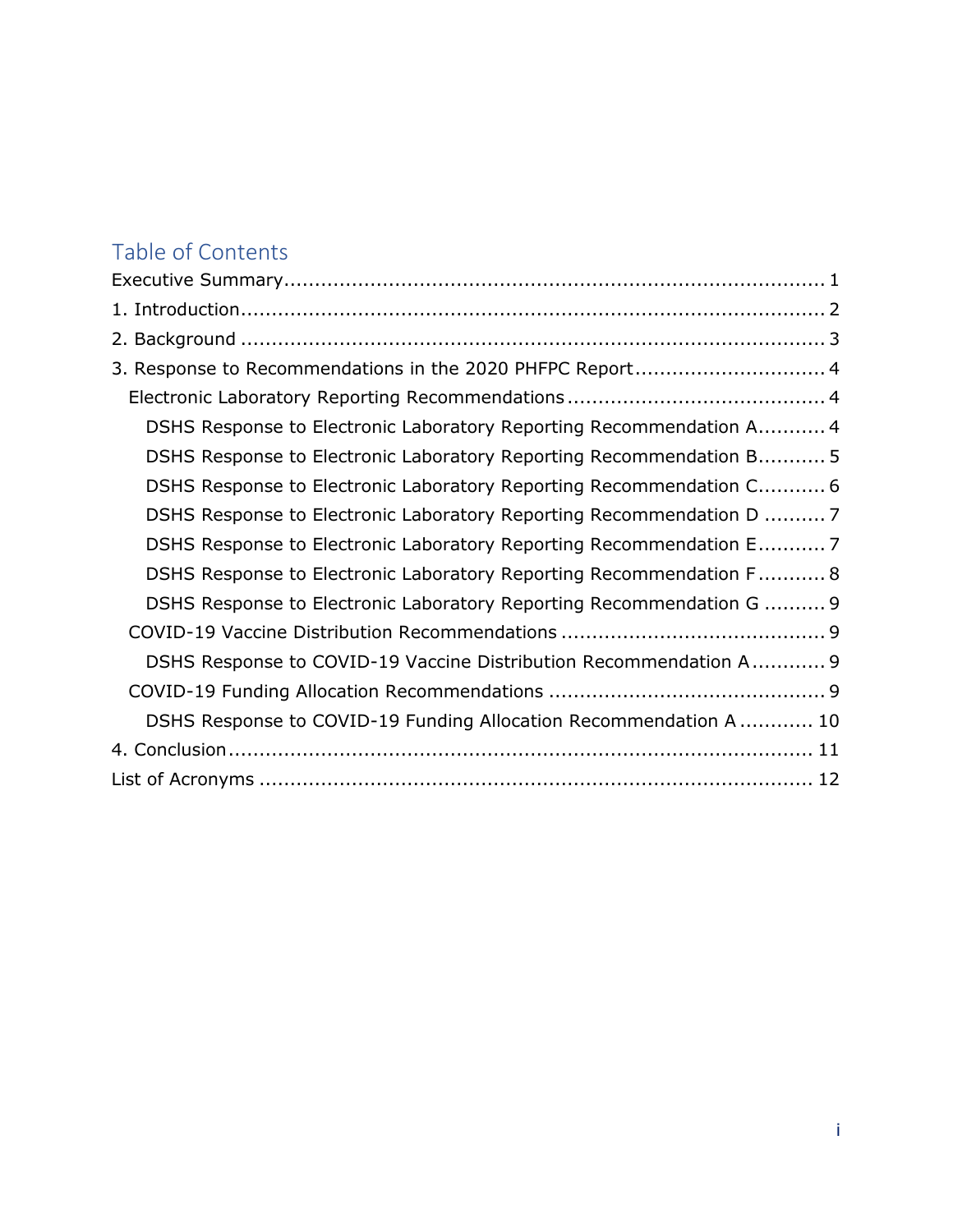### <span id="page-2-0"></span>**Executive Summary**

The Texas Health and Safety Code, [Chapter 117,](https://statutes.capitol.texas.gov/Docs/HS/pdf/HS.117.pdf) establishes the Public Health Funding and Policy Committee (PHFPC) to meet and advise the Department of State Health Services (DSHS) on matters impacting public health from the perspective of local health entities as fellow partners with DSHS in the public health system of Texas. [Section 117.151](https://statutes.capitol.texas.gov/Docs/HS/htm/HS.117.htm) requires DSHS to submit a report on the status of implementation of the PHFPC's recommendations as included in their annual report to DSHS. Both reports are due to the Texas Legislature by November 30th of each year.

The Response to the Public Health Funding and Policy Committee 2020 Report Recommendations reflects the ongoing efforts and progress made by DSHS to address the 9 recommendations submitted by PHFPC in their annual report to the DSHS Commissioner for the following topic areas:

- Electronic Laboratory Reporting
- COVID-19 Vaccine Distribution
- COVID-19 Funding Allocation

As required by Section 117.151, DSHS is committed to considering viable solutions and actions in response to the PHFPC's recommendations, and only reserves the decision not to implement a recommendation based on the following:

- A lack of available funding
- Evidence that the recommendation is not in accordance with prevailing epidemiological evidence, variations in geographic and population needs, best practices, or evidence-based interventions related to the populations to be served
- Evidence that implementing the recommendation would violate state or federal law Evidence that the recommendation would violate federal funding

<span id="page-2-1"></span>requirements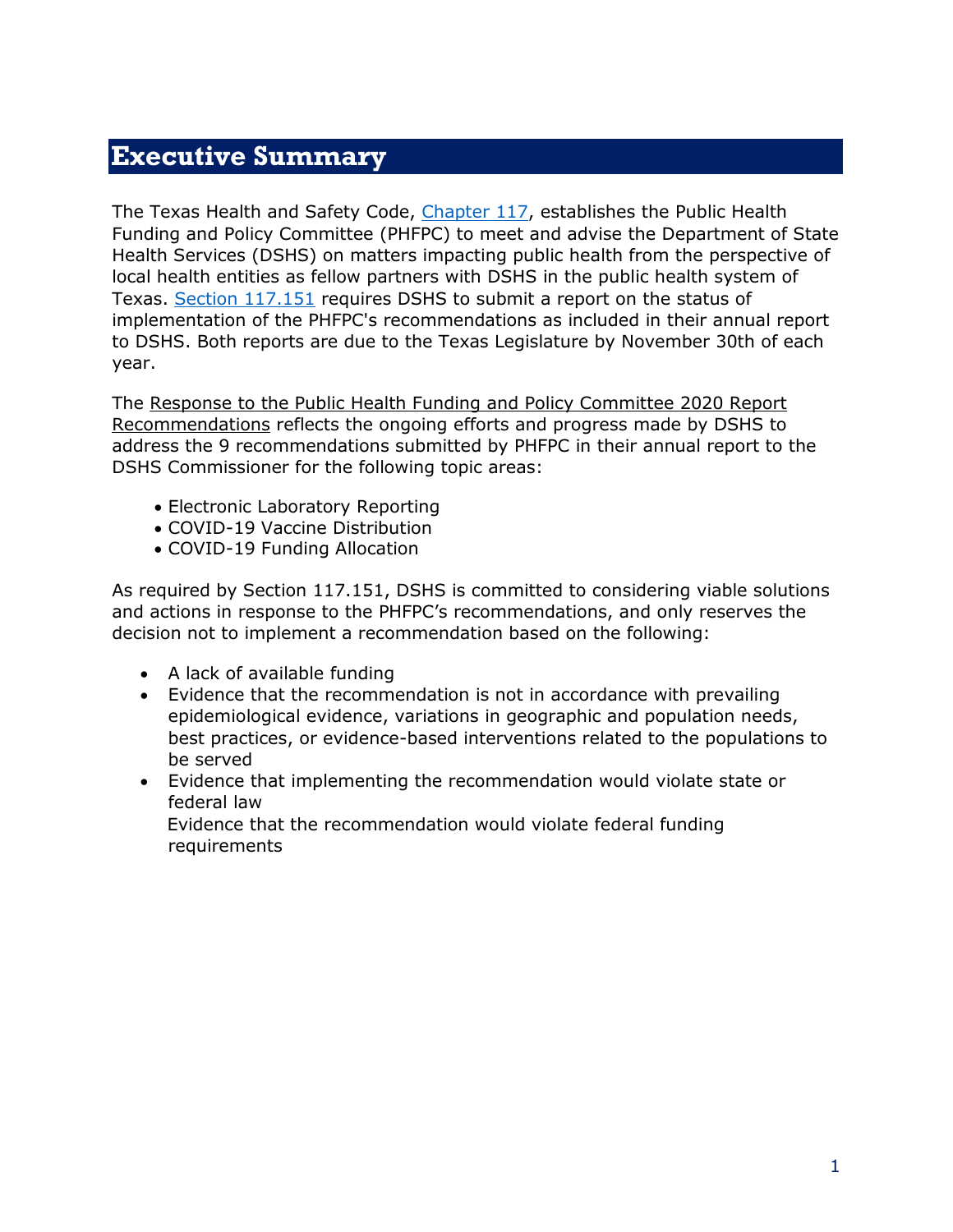# **1. Introduction**

[Texas Health and Safety Code Section 117.103](https://statutes.capitol.texas.gov/Docs/HS/htm/HS.117.htm) requires the Public Health Funding and Policy Committee (PHFPC) to annually submit a report to the Governor, Lieutenant Governor, and Speaker of the House of Representatives that details the committee's activities and recommendations the committee made to the Department of State Health Services (DSHS)Commissioner. DSHS is required to respond to the PHFPC recommendations and submit a report of these responses to the Governor, Lieutenant Governor, and the Speaker of the House of Representatives.

According to the Health and Safety Code, a decision by DSHS not to implement a recommendation of the PHFPC must be based on:

- A lack of available funding
- Evidence that the recommendation is not in accordance with prevailing epidemiological evidence, variations in geographic and population needs, best practices, or evidence-based interventions related to the populations to be served
- Evidence that implementing the recommendation would violate state or federal law
- Evidence that the recommendation would violate federal funding requirements

The seven previously submitted PHFPC reports, can be found online at: [https://www.dshs.texas.gov/phfpcommittee/.](https://www.dshs.texas.gov/phfpcommittee/)

In the PHFPC 2020 Annual Report, the committee made 9 new recommendations in the following categories:

- Electronic Laboratory Reporting
- COVID-19 Vaccine Distribution
- <span id="page-3-0"></span>• COVID-19 Funding Allocation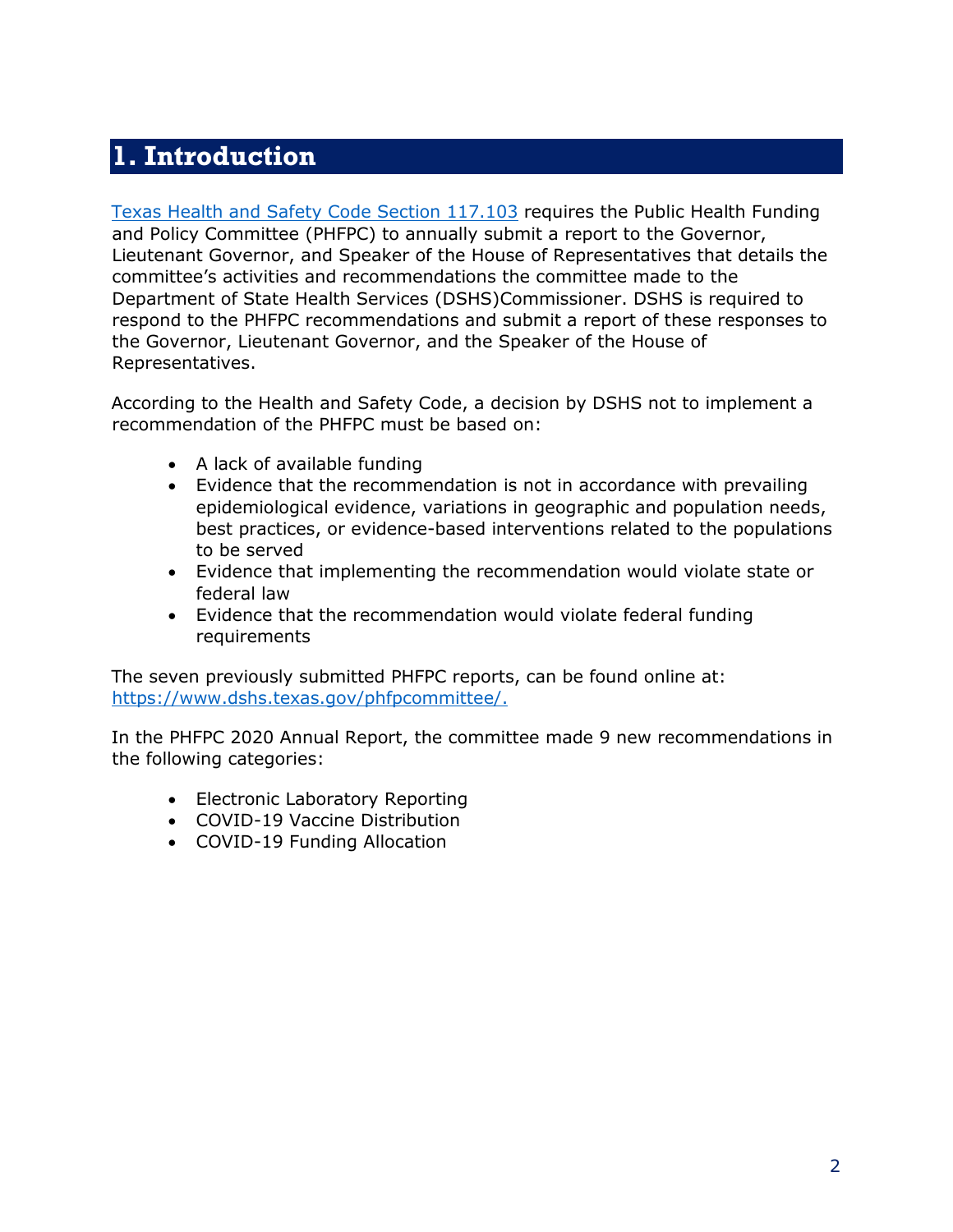# **2. Background**

In accordance with [Texas Health and Safety Code Section 117.103,](https://statutes.capitol.texas.gov/Docs/HS/htm/HS.117.htm) DSHS established the Public Health Funding and Policy Committee (PHFPC). The PHFPC is an independent committee, which consists of nine public health professionals appointed by the Department of State Health Services (DSHS)Commissioner tasked with examining public health issues in Texas and providing recommendations on how to improve public health outcomes. This includes examination of funding for programs, projects, and jurisdictions. Specific duties of the committee are:

- Define the core public health services a local health entity (LHE) should provide in a county or municipality;
- Evaluate public health in this state and identify initiatives for areas that need core public health functions;
- Identify all funding sources available for use by LHEs to perform core public health functions;
- Establish public health policy priorities for this state; and
- At least annually, make formal recommendations to DSHS.

Members of the committee include:

- Three local health entity directors
- Two health authorities
- Two representatives from schools of public health
- Two DSHS public health regional medical directors

<span id="page-4-0"></span>The PHFPC developed recommendations based on conversations during meetings throughout fiscal year 2020. DSHS reviewed the recommendations and developed responses, which are included in this report.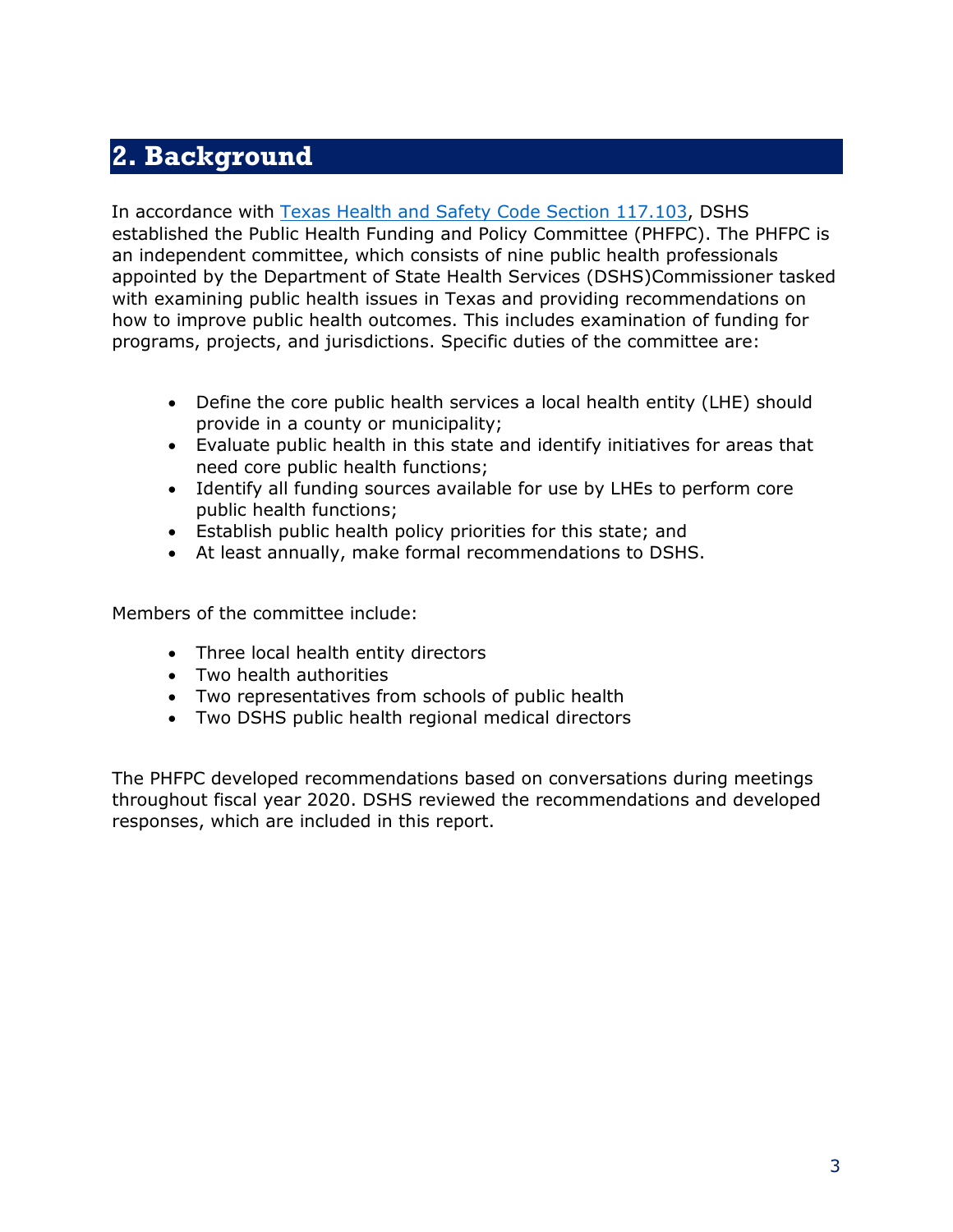# **3. Response to Recommendations in the 2020 PHFPC Report**

### <span id="page-5-0"></span>**Electronic Laboratory Reporting Recommendations**

**A. Public Health Funding and Policy Committee (PHFPC) recommends that the Department of State Health Services (DSHS)should ensure electronic lab reporting from laboratories and hospital systems feed directly to local health departments (LHDs), Public Health Regions (PHRs) and the DSHS Central Office for all reportable conditions.** 

<span id="page-5-1"></span>DSHS Response to Electronic Laboratory Reporting Recommendation A

**DSHS Current Status:** DSHS currently processes an average of 70,000 lab reports per day. The highest number of reports processed in a single day was approximately 200,000.

**Mechanism:** Electronic lab reports (ELRs) for all reportable conditions are received from onboarded lab facilities and are processed through the Texas National Electronic Disease Surveillance System (NEDSS). ELR data for COVID-19 is processed and refreshed with new incoming reports every two hours (twelve times daily) to provide timely data to LHDs and PHRs via NEDSS. Any lab report faxes received by Central Office are sent to the proper jurisdiction.

**Limitations:** 1. The majority of lab facilities reporting to DSHS do not have the ability to report via Health Level 7 International (HL7) messaging standards the most complete and comprehensive method for transmitting ELR data. The most common reasons cited for lack of HL7 capacity include cost and lack of skilled staff needed for proper coding. 2. Labs who are unable to report via HL7 may submit through DSHS approved comma separated value (CSV) file format. While this submission format offers flexibility to labs, it increases the likelihood for errors and missing data. When DSHS receives CSV files that do not pass complex validation algorithms, the lab is notified, and a corrected file is requested. 3. Some labs claim they are unable to report electronically and prefer to fax large volumes of lab reports. DSHS encourages reporting via ELR however there is no statute requiring labs to report electronically.

**Improvement Strategy:** Notifiable condition reports are currently submitted to public health in a variety of formats and methods, including electronic messaging and faxing. DSHS has been providing any electronic laboratory reports it receives relating to COVID-19 to LHDs. DSHS will continue to provide this information and has already begun to work with the LHDs to address methods for improving data quality and consistent reporting. Collaboration across the public health system and with partners such as health care providers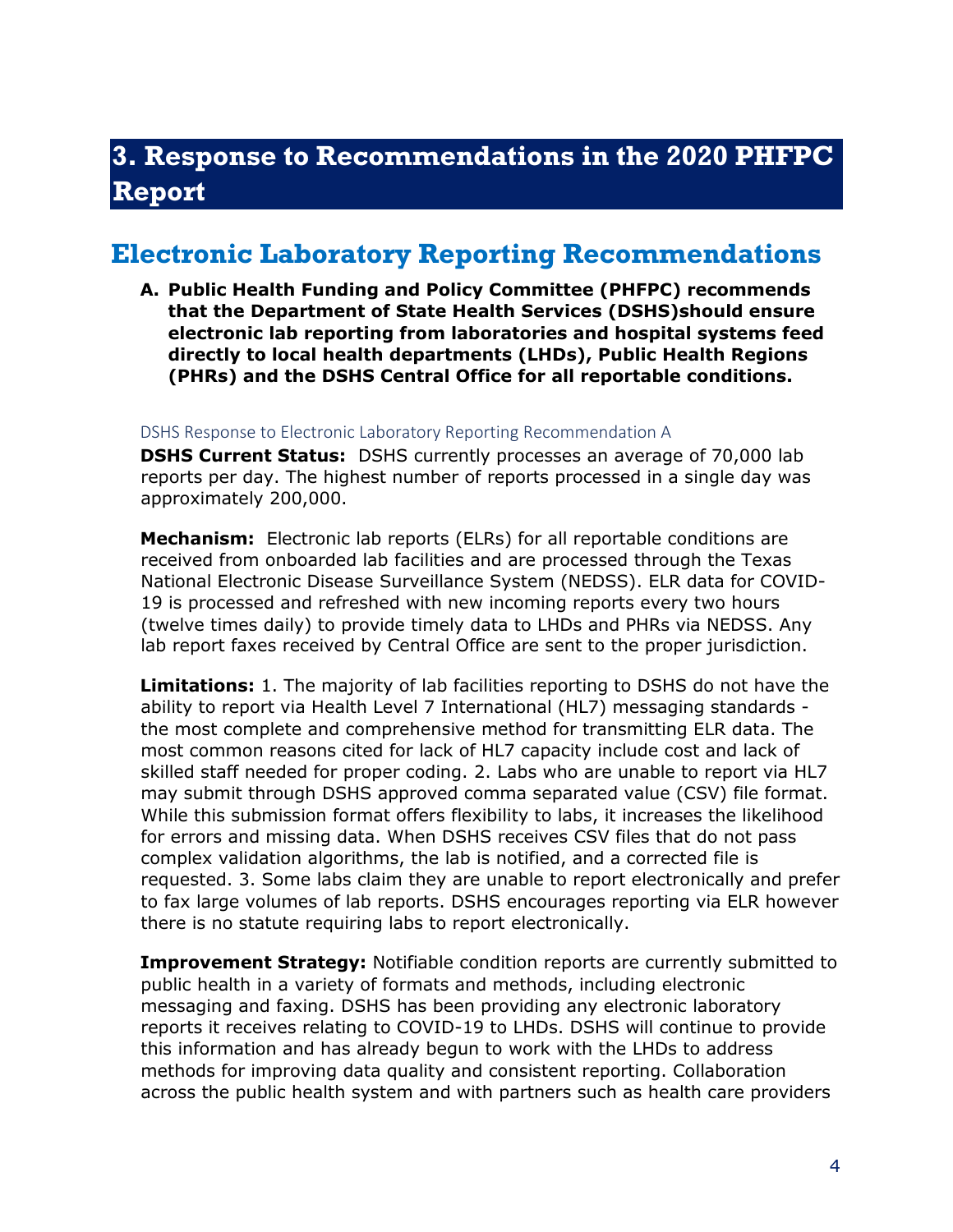and health information exchanges may be necessary to fully realize the vision of receiving all requested data across all notifiable conditions. DSHS is excited by the opportunity to work with partners to realize the vision.

#### **B. PHFPC recommends that DSHS should ensure complete data sets by implementing data quality-checking tool.**

<span id="page-6-0"></span>DSHS Response to Electronic Laboratory Reporting Recommendation B

**DSHS Current Status:** Each incoming ELR must pass complex validation algorithms to meet minimum data reporting standards before being added to NEDSS and distributed to the proper LHD. DSHS has the difficult task of balancing the timeliness of distributing critical data while maintaining high data quality standards. Rather than rejecting an entire ELR for a missing or incorrect variable, triage logic is applied in certain instances. For example, if a patient address is missing from an ELR, algorithms then look for either provider address or facility address to assign jurisdiction. In the first few months of COVID, the largest volume lab reporting facility did not have proper reporting mechanisms in place to report patient address in a timely manner. The issue required a complete overhaul of the lab's billing and reporting systems for which they did not have funds or time to implement immediately. Constraints like this were prevalent among other labs during the first few months of the pandemic.

**Mechanism:** Data quality of ELRs is assessed through complex validation algorithms applied through an integration engine.

**Limitations:** 1. While DSHS provides routine training emphasizing the importance of coordination between ordering providers and laboratories in capturing critical ELR fields at intake, DSHS lacks the authority to enforce this crucial coordination. When DSHS rejects ELRs due to missing data, often the laboratory will report not having received the information from the provider.

**Improvement Strategy:** DSHS understands that data quality is critical in preparing for and responding to disasters and pandemics. DSHS has previously implemented data quality reviews for providers as they onboard to submit data electronically to DSHS' system. Among other tools to support this focus on quality is DSHS' publication of data standards for submission. For COVID-19, DSHS has been working with the Centers for Disease Control (CDC), the Department of Health and Human Services, the Council of State and Territorial Epidemiologists, the Association of Public Health Labs, and other public health jurisdictions to identify critical data elements, standards, and methods for submitting that data to public health. As of November 6th, the latest version of these standards is still pending release by the CDC.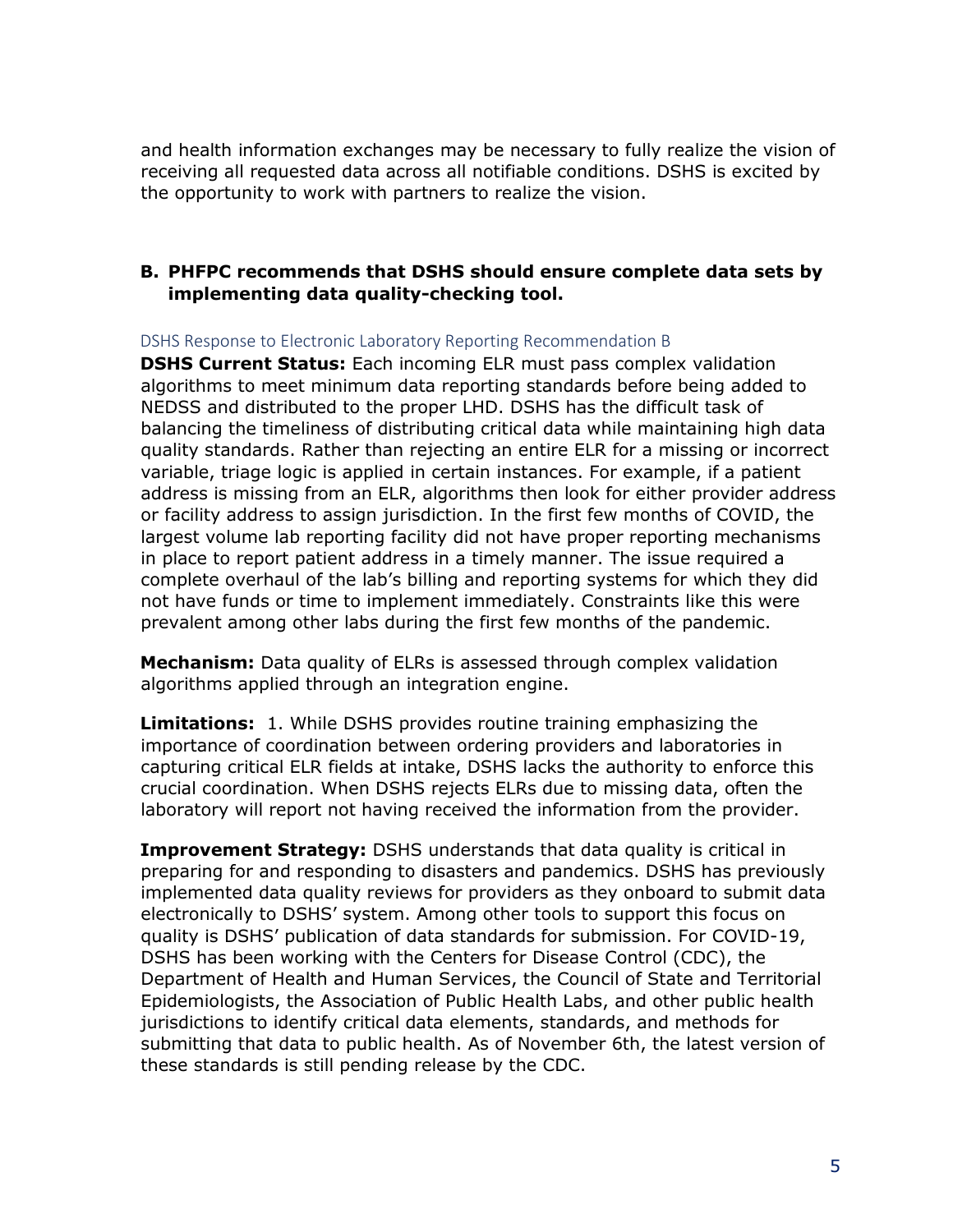Challenges in receiving complete data when that data is reported by the performing laboratory include whether the ordering entity has provided the requisite data, whether the laboratory has the technology to receive the data, and whether the laboratory is providing that data to public health. As mentioned above, collaboration across partners including, potentially, health information exchanges will be required to address these gaps.

As a first step, DSHS is in the process of completing a gap analysis to identify how different jurisdictions are collecting COVID-19 reports. Based on discussions with the LHDs, DSHS expects to collaborate with the LHDs and produce a statewide standard and common framework for reporting. One element of the discussion will focus on how to best share technology to reduce duplicative efforts and, potentially, establish an indexing system to help address LHDs' concerns regarding duplicative reports. Future work will include collaboration with reporting partners and others to enhance data completeness and quality.

#### **C. PHFPC recommends that DSHS should develop and implement a standardized data format for laboratories reporting line lists.**

#### <span id="page-7-0"></span>DSHS Response to Electronic Laboratory Reporting Recommendation C

**DSHS Current Status:** DSHS has a standardized data format to which laboratories are required to conform. This standardized format includes all fields required to be submitted to CDC and HHS. DSHS is routinely updating the standardized template and recently trained labs on the new 56 variables required for submission.

**Mechanism:** Required fields are captured via HL7 reporting facilities and via CSV reporting templates.

**Limitations**1. As mentioned earlier, DSHS must balance the timeliness of ELR submissions with data completeness and data quality. To process the high volume of incoming ELRs, DSHS must implement complex algorithms that seek to preserve urgency of timeliness while balancing the need for high data quality.

**Improvement Strategy:** DSHS agrees that a standardized data format would be best moving forward. Though new categories of reporting are consistently being added, DSHS has begun to collaborate and discuss the topic of a standardized data format. These discussions are currently continuing within an established workgroup where goals such as establishing a minimum viable product for a statewide standard and common framework for reporting, how to best share technology to reduce duplications, and the collaboration of partners to ensure the best quality of data, are being held. This workgroup consists of DSHS staff, LHDs, and various data contractors.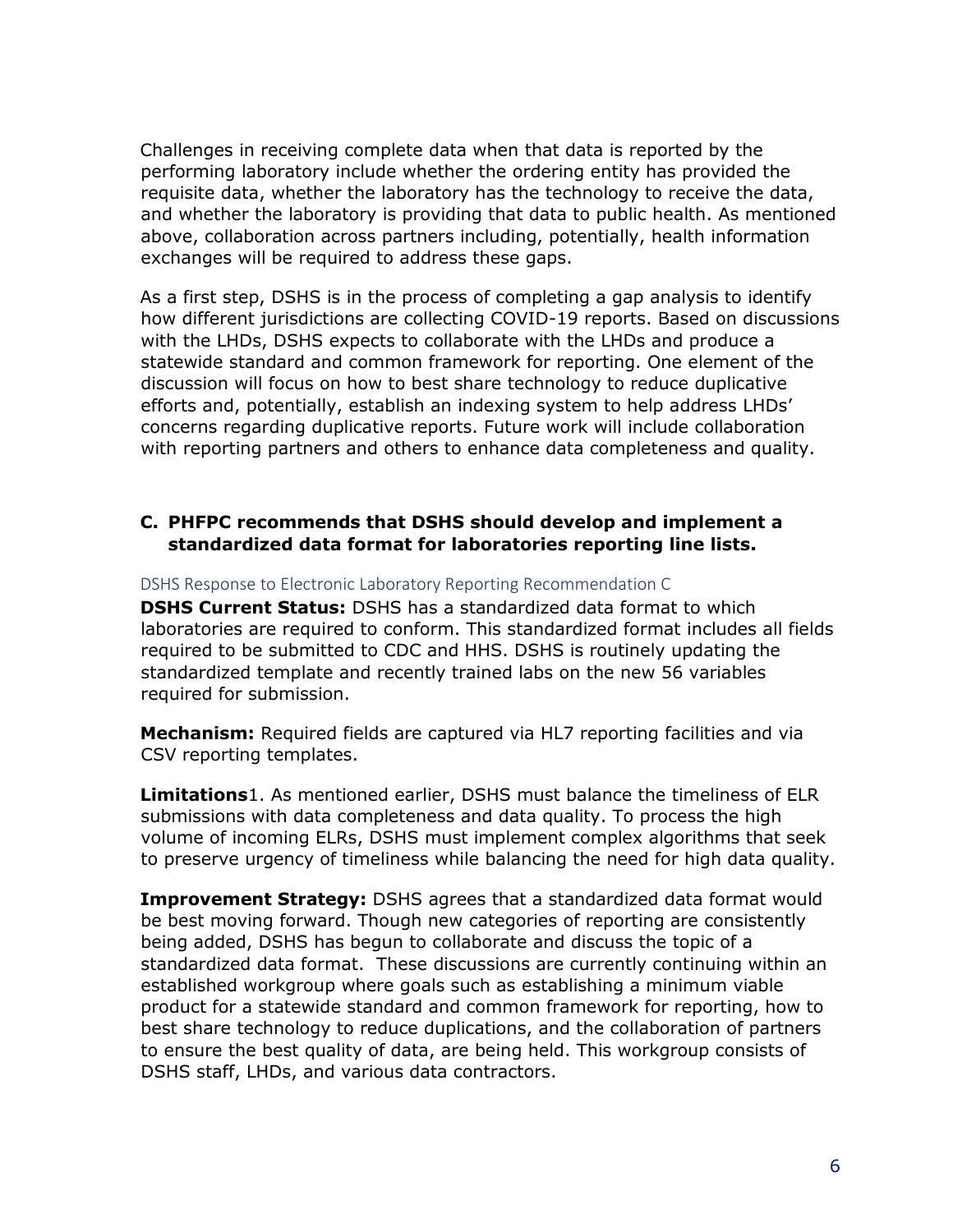DSHS expects to continue providing the PHFPC with information regarding workgroup progress through future PHFPC meetings and collaborative activities.

**D. PHFPC recommends that DSHS should implement regular compliance reports related to mandated reporting requirements for laboratories and hospital systems. The report should include, at a minimum the quantity of electronic lab results, the frequency of incomplete data fields, compliance with a standardized data format of line lists, and average turnaround time from date of specimen collection to date results received by DSHS.**

#### <span id="page-8-0"></span>DSHS Response to Electronic Laboratory Reporting Recommendation D

Although DSHS does not directly regulate laboratories in Texas, DSHS is authorized to establish reporting criteria for notifiable conditions. DSHS can explore developing reports based on the information it currently receives from laboratories, such as the date specimen was collected, the date results were received, tests performed, and outcomes. It may also be possible to generate reports regarding missing data. However, as discussed above, alternations in data flow may be necessary to improve data completeness.

DSHS can approach the relevant state and federal authorities responsible for regulatory oversight and identify any methods or changes that could improve reporting and transparency between laboratories and public health. One specific opportunity may be new reporting requirements specific to COVID-19 at the federal level, developed under the authority of the Clinical Laboratory Improvement Amendments, released in early September. DSHS will contact the regulatory authority for additional detail and, if appropriate, schedule a discussion with the regulatory authorities, DSHS, and LHD representation.

#### **E. PHFPC recommends that DSHS should augment electronic lab reporting for reportable conditions to offer interoperability and compatibility between local health departments and DSHS**

#### <span id="page-8-1"></span>DSHS Response to Electronic Laboratory Reporting Recommendation E

DSHS appreciates LHDs' interest in interoperability and making data reporting and access efficient for all parties, including health care providers and public health. Ideally, the provider should not have to repeatedly report data, especially when reporting requires some manual processes. Providers' IT systems should automatically report data to the appropriate jurisdiction(s) or, if human intervention is necessary to initiate a report, once human action is taken, the data is routed to all appropriate destinations through a single instruction to the computer.

An important aspect of interoperability is standardization. This includes both individual fields and a determination of when data is ready (and complete) for exchange between systems. All parties must come to agreement that all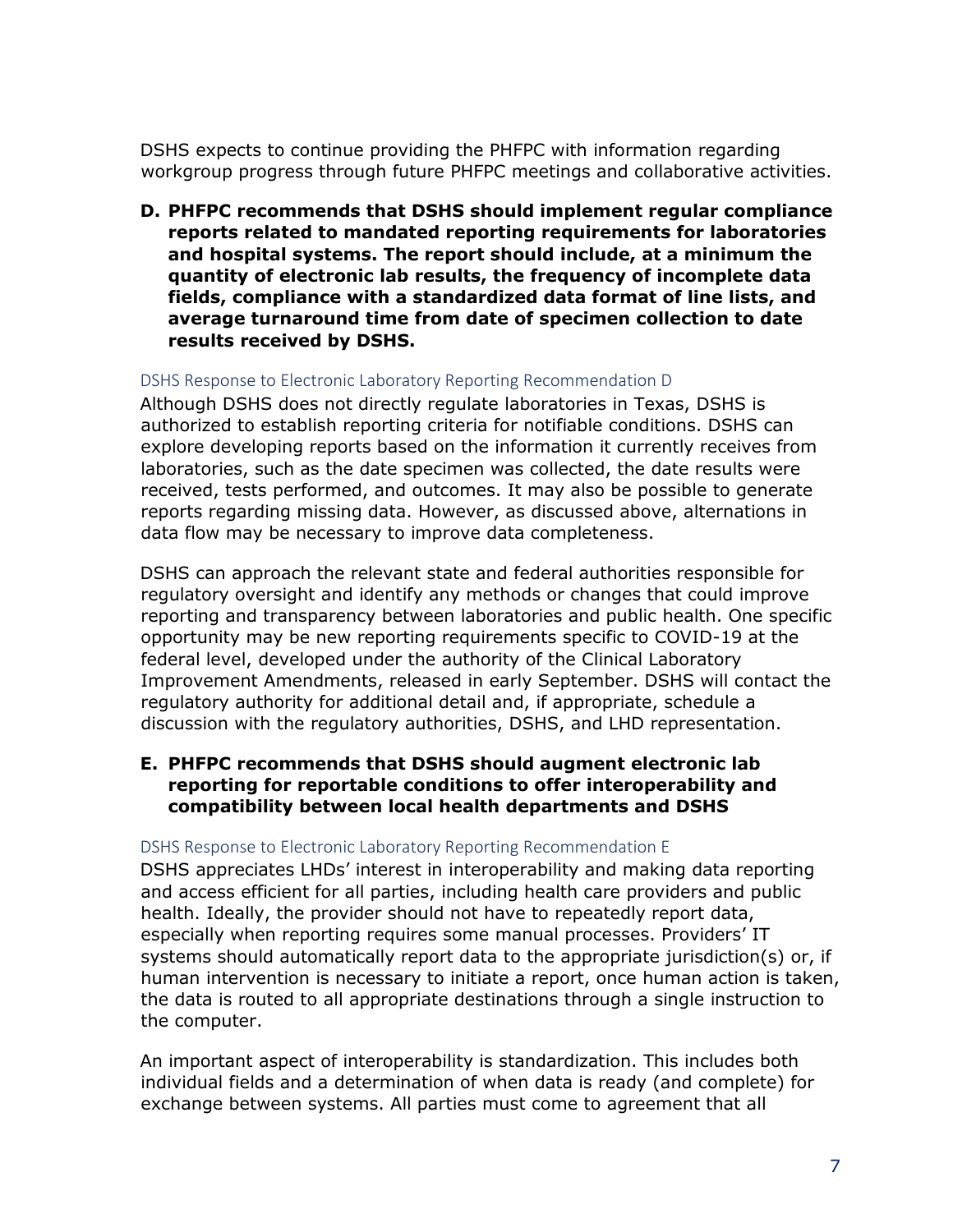required information has been appropriately updated and the report is complete for the interoperability to be successful.

The general standards for ELR are well-established and are used in most states to exchange data. Similarly, there is a standard for an electronic case report (eCR) that providers can use to report to public health.

As discussed previously, DSHS is already collaborating with partners including the LHDs on a data standard and exchange of COVID-19 data.

DSHS can collaborate with LHDs and the work group to utilize standards provided within the NEDSS system to produce a format for exchanging data with LHDs and other entities. Other entities' information systems will need to be able to receive content in the same format(s) to enable interoperability between systems. There must also be agreement regarding how often data must be exchanged and where in the case investigation process data should be synchronized.

#### **F. PHFPC recommends that DSHS should assist local health departments with resources to develop and enhance electronic lab reporting infrastructure, where needed.**

#### <span id="page-9-0"></span>DSHS Response to Electronic Laboratory Reporting Recommendation F

DSHS distributes grant funds when possible to LHDs to assist in improving ELR infrastructure. Recently, Paycheck Protection Program and Health Care Enhancement Act (PPP) funds were distributed to assist LHDs with Laboratory Response Network (LRN) laboratories to improve reporting infrastructure. Additionally, DSHS contracted with a vendor to assist LRNs in completing their onboarding process to report electronically to DSHS.

DSHS can collaborate with LHDs to develop a mutually-advantageous, costeffective approach for collecting and routing ELR and eCR reporting. By working together, significant costs, such as infrastructure and staffing can best be addressed. Additionally, collaboration in system design and implementation can address challenges in routing reports to the appropriate jurisdiction, avoiding unnecessary transfers of reports and help to build the foundation for statewide data exchange standards.

DSHS can work with LHDs operating their own ELR systems to ensure they are aware of interoperability requirements to facilitate the exchange of data with DSHS. DSHS requests that LHDs that are exploring developing local systems collaborate with DSHS in the planning of the system to facilitate compatibility with DSHS' systems.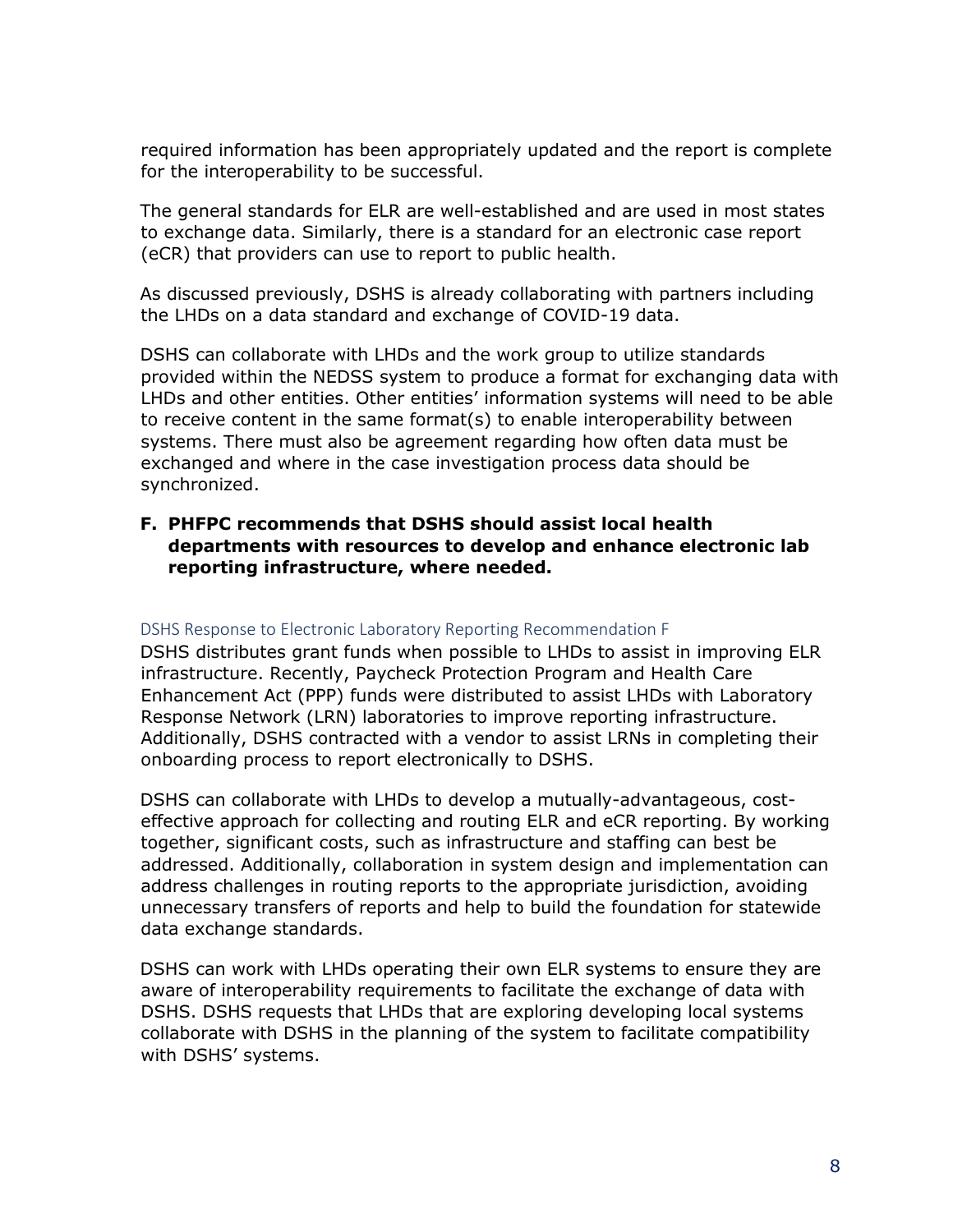#### **G. PHFPC recommends that DSHS should ensure required annual training on mandatory reporting requirements for all laboratories prior to certification to provide laboratory services in Texas.**

#### <span id="page-10-0"></span>DSHS Response to Electronic Laboratory Reporting Recommendation G

DSHS currently has limited regulatory authority over laboratories performing activities in Texas. The DSHS informatics team works closely with laboratories in onboarding for ELR reporting, providing detailed feedback regarding issues with data submission.

DSHS will explore working with the entities responsible for overseeing laboratories regarding what changes can be made to improve compliance with requested data. One significant challenge, as noted earlier, is that the laboratories may not be the original source of the data to be reported and, under current law, there is no specific requirement that the necessary information be provided to the laboratory for subsequent reporting.

### <span id="page-10-1"></span>**COVID-19 Vaccine Distribution Recommendations**

#### **A. PHFPC recommends that DSHS should include local health authority representation in the process of determining equitable vaccine allocation and distribution throughout the state.**

#### <span id="page-10-2"></span>DSHS Response to COVID-19 Vaccine Distribution Recommendation A

DSHS has convened a team of appointed external and internal subject-matter experts to serve as the COVID-19 Expert Vaccine Allocation Panel (EVAP). The EVAP was tasked with developing vaccine allocation strategies as recommendations to the Commissioner of Health. The panel will develop and apply guiding principles in their recommendations.

Of the seventeen-member panel, eight are physicians. Two of these physicians are current or former health authorities in Texas. Other members include representatives from local health entities, the Texas Legislature, research and academia, the Texas Division of Emergency Management, Health and Human Services Commission and the Texas Department of State Health Services.

### <span id="page-10-3"></span>**COVID-19 Funding Allocation Recommendations**

**A. PHFPC recommends that DSHS should provide the PHFPC with an outline of all COVI-19 related funding DSHS has received from the federal level, the amount of those funds have been allocated to local public health and plans for funding moving forward.**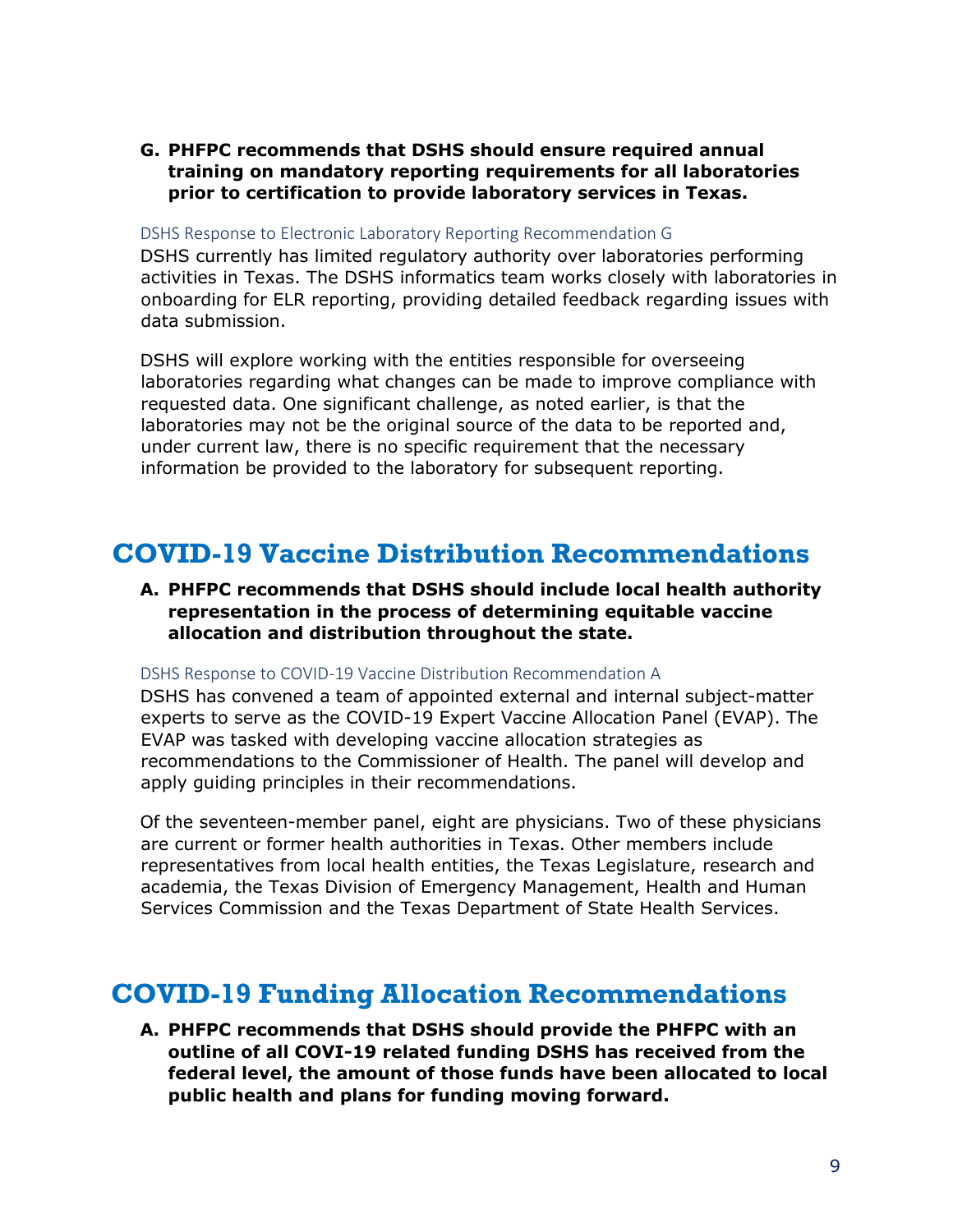#### <span id="page-11-0"></span>DSHS Response to COVID-19 Funding Allocation Recommendation A

Upon request, DSHS provided a presentation to the PHFPC on COVID-19 funds and expenses during the October 28<sup>th</sup>, 2020 meeting. Chief Financial Officer, Donna Sheppard, provided an overview to include COVID-19 estimated budgets for fiscal years 2020 & 2021 and the categories of expenses and their breakdowns. The state of future funding and grants was also further discussed.

<span id="page-11-1"></span>DSHS recognizes the value of collaboration in addressing the issues raised by the PHFPC. DSHS expects to provide additional information regarding activities related to the PHFPC's recommendations through future PHFPC meetings and the collaborative activities undertaken as part of the response.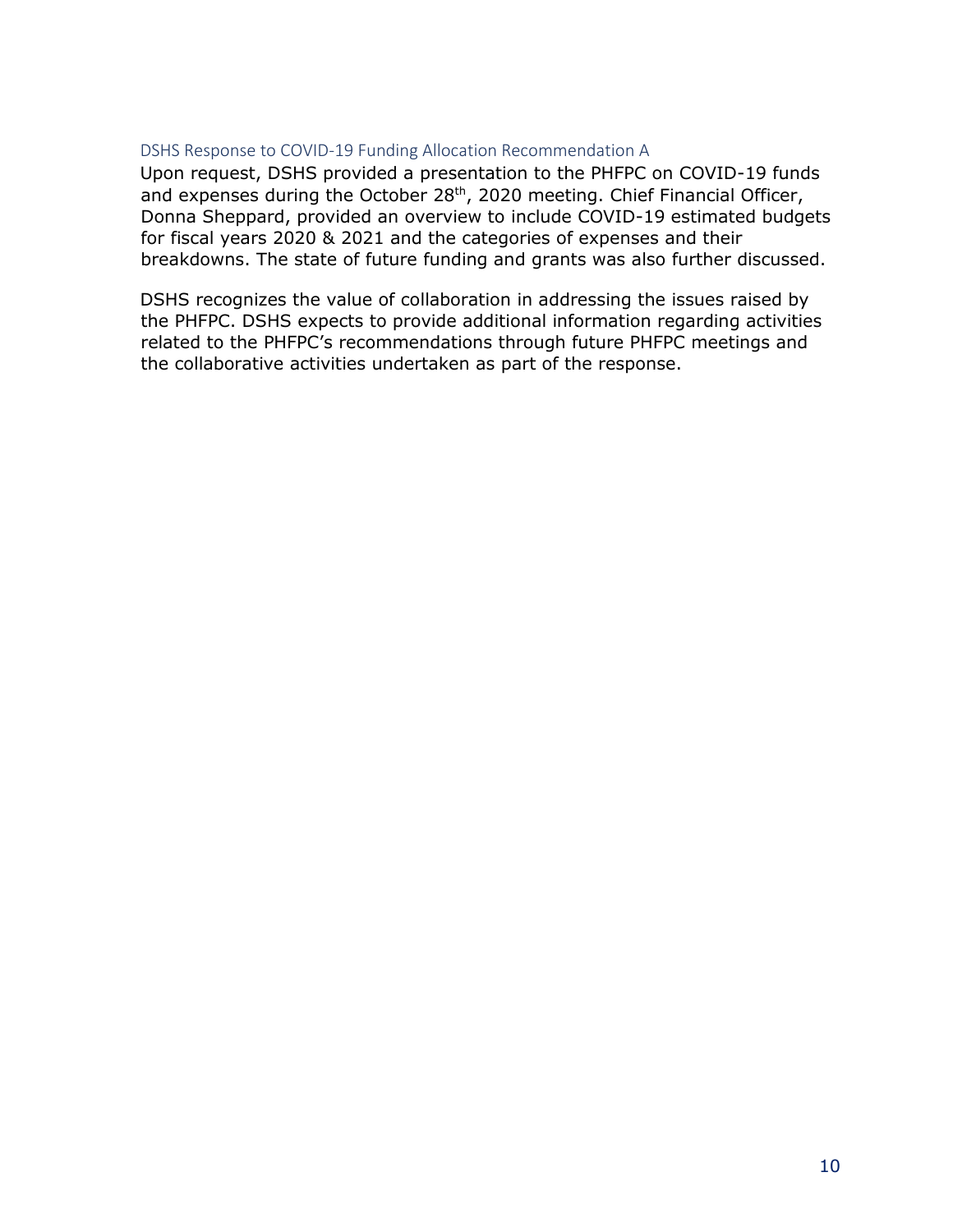## **4. Conclusion**

The Department of State Health Services (DSHS)continues to be responsive to recommendations made by the Public Health Funding and Policy Committee (PHFPC)throughout the year. Efforts are put forth by local health departments, public health regions, and DSHS central office to maintain good working relationships to leverage resources to better serve public health clients and stakeholders.

DSHS was able to take steps toward implementing several the recommendations in fiscal year 2020. Some of the remaining recommendations require further analysis and consideration; others need legislative action. DSHS will continue to work on these issues and looks forward to continued work with the PHFPC in creating positive change for public health in Texas.

DSHS values the work of the PHFPC and appreciates that this collaborative effort is improving public health services in Texas.